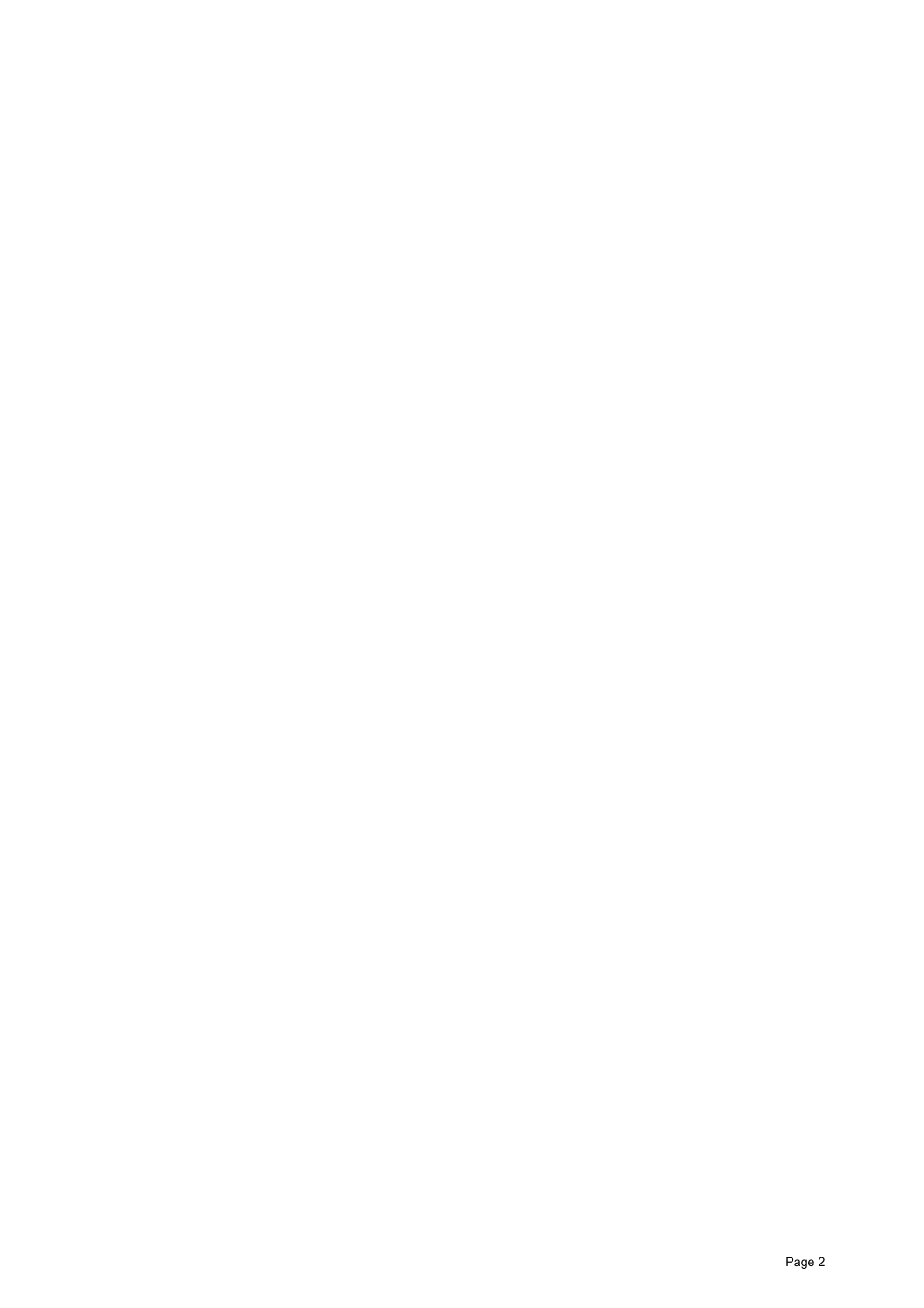#### **Wednesday**, **28th of September**

Place: "Theaterhaus Mitte" / ROOM: 308 *address: Wallstr. 32 – Haus C, 10179 Berlin* public transfer: U2 Station "Märkisches Museum" OR U8 Station "Heinrich-Heine-Str."

| 9:00  | <b>GLOSSARY / Operational project</b>                                                                                            |
|-------|----------------------------------------------------------------------------------------------------------------------------------|
| 10:30 | Comparison and analysis on EU regulations, usual procedures and<br>work-reintegration                                            |
|       | Experiences by ex-convicts since C2-3 – How can ex inmates be<br>involved and which role should they have?                       |
|       | Meeting with Ex-Inmates / Experience after the Sentence                                                                          |
| 14:00 | Comparison and analysis on systems for the management of cultural/<br>artistic activities involving the disadvantaged since C2-4 |
|       | GLOSSARY / Disadvantaged                                                                                                         |
| 16.00 | Conclusion                                                                                                                       |
|       |                                                                                                                                  |

#### **Thursday, 29th of September**

| Place: Jugendstrafanstalt Berlin (Youth-Prison)   |
|---------------------------------------------------|
| address: Friedrich-Olbricht-Damm 40, 13627 Berlin |
| public transfer: s41/42 Station "Beusselstr."     |

| 9:00 | Visit of the youth Prison Berlin with the Leader of the Social Pedagogic |
|------|--------------------------------------------------------------------------|
|      | Department and the Public Relation Department Mrs. Janina Deininger      |

11:00 Visit of Workshop Areas of the Youth Prison with the Leader of the Work and Qualification Department Mr. Bäker

Place: "Theaterhaus Mitte" / ROOM: 405 *address: Wallstr. 32 – Haus C, 10179 Berlin* public transfer: U2 Station "Märkisches Museum" OR U8 Station "Heinrich-Heine-Str."

- 15:00 Workshop on acknowledgment and development of the skills achieved by inmates through their work in jail, particularly in arts and theatre
- 17:00 Conclusion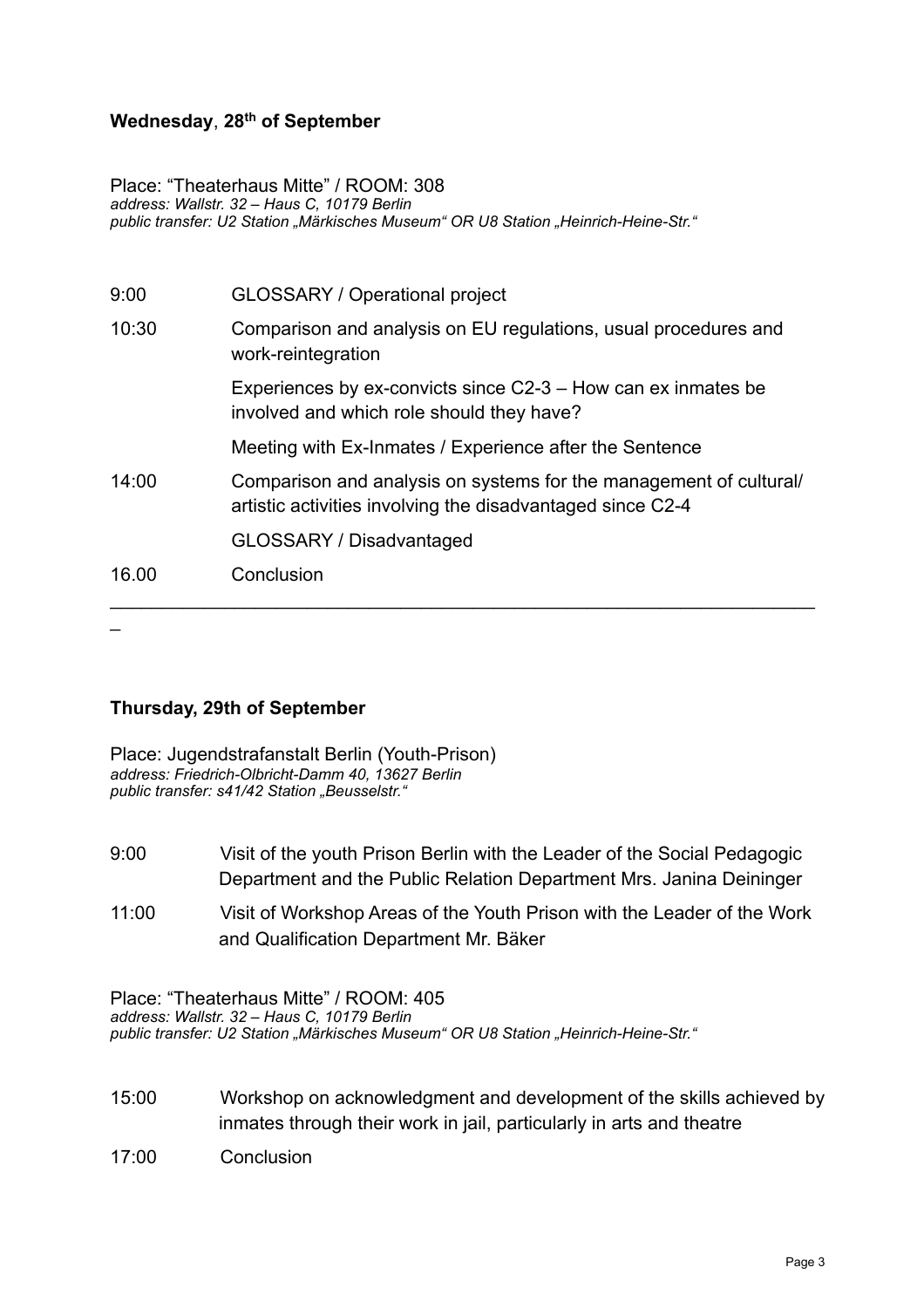#### **Friday, 30th of September**

Place: "Universal-Stiftung Helmut Ziegner" *address: Bergstr. 15, 12169 Berlin public transfer: U9 OR S1 Station "Rathaus Steglitz"*

9:00 Meeting with Mr. Tilman Adolph (executive director of the foundation) and Mrs. Sabine Petzold-Knieschon (Leader of the Institution for Assisted Living), of the Foundation Helmut Ziegner, one of the biggest external companies for vocational training in Prisons;

Visit of the Institution for Assisted Living of the foundation

Place: "Theaterhaus Mitte" / ROOM: 303 *address: Wallstr. 32 – Haus C, 10179 Berlin* public transfer: U2 Station "Märkisches Museum" OR U8 Station "Heinrich-Heine-Str."

- 14:00 Workshop on how to develop a network for providing activities in jail *Which are the models? How can we adapt them to different national contexts?*
- 16:00 GLOSSARY Network and Networking Living), How to develop a network for sharing and recognizing former inmates skills in order to reintegrate them into the job market – Special programs for ex-inmates

\_\_\_\_\_\_\_\_\_\_\_\_\_\_\_\_\_\_\_\_\_\_\_\_\_\_\_\_\_\_\_\_\_\_\_\_\_\_\_\_\_\_\_\_\_\_\_\_\_\_\_\_\_\_\_\_\_\_\_\_\_\_\_\_\_\_\_\_

17:00 Conclusion

 $\overline{a}$ 

## **Saturday, 01th of October**

Place: "Theaterhaus Mitte" / ROOM: 303 *address: Wallstr. 32 – Haus C, 10179 Berlin* public transfer: U2 Station "Märkisches Museum" OR U8 Station "Heinrich-Heine-Str."

10:00 Workshop on mobility systems *- Mobility for foreign inmates: are they allowed to move? Are they allowed to work in another country? What about the former inmates?* 11:30 GLOSSARY / The database *How can a database be helpful? Which kind of mobility would it improve?* 15:00 Cultural Competency Record / Erich Schriever The Cultural Competency Record (German certification system of competencies acquired through cultural education) and its practical application